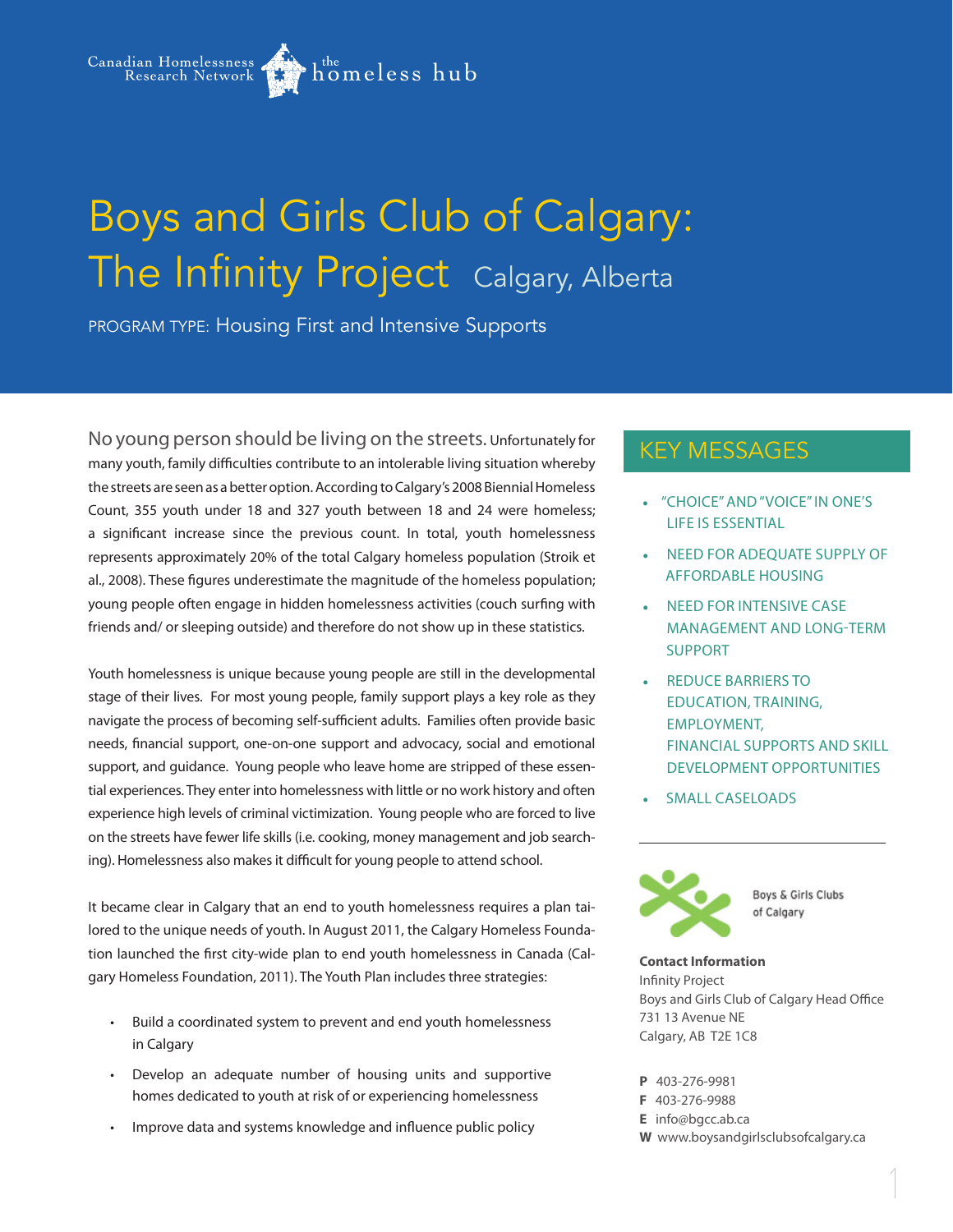The updated 10 Year Plan to End Homelessness in Calgary recognized a community call for action and the Youth Plan was built into Strategy One: Prevention and Rehousing (Calgary Homeless Foundation, 2011). The key milestones identified by the plan include reducing the length of shelter stays for youth, implementing a Homeless Management Information System (HMIS), and ensuring that no more than 10% of young people served by Housing First programs return to homelessness.

Young people in the city of Calgary who are homeless need effective housing and support services. The Youth Plan has a comprehensive systems view of young people who are at risk of or experiencing homelessness and places special emphasis on preventing youth homelessness and providing young people with timely support and intervention services.

Among the services for homeless youth in Calgary is the Boys and Girls Clubs of Calgary (BGCC), which has a history of providing safe, supportive places where children and youth can experience new opportunities, overcome barriers, build positive relationships and develop confidence and skills for life.

In 2009, BGCC introduced The Infinity Project: a Housing First program for youth who find themselves on the homeless continuum. It has been in operation since February 2009 and to date has served 58 young people. The Infinity Project provides youth (aged 16 to 24) with a permanent home in the community of their choice and the supports they need to maintain it and become self-sufficient.

*"A homeless youth is an unaccompanied person aged 24 and under lacking a permanent night time residence. They can be living on the street, in shelters, couch surfing, in unsafe and insecure housing, and living in abusive situations. They may also be about to be discharged without the security of a regular residence from a care, correction, health, or any other facility."*  (Calgary Homeless Foundation, 2009:4)

# PROGRAM DESCRIPTION

The Infinity Project works with up to 30 youth at any given time. Youth are able to stay up to two years, which means approximately 5-10 youth rotate in and out every year. Infinity staff help youth obtain housing, become selfsufficient and prepare for adult living.

#### **Housing**

Infinity staff help youth obtain housing by: locating affordable housing options; communicating with youth and landlords; reviewing lease agreements with youth; securing convertible leases, helping youth respond to landlord concerns; introducing youth to budgeting concepts; providing rental supplements when needed; and helping youth access financial supports (Employment Insurance, Assured Income for the Severely Handicapped (AISH), student financing).

### Support for Achieving Self-sufficiency

Infinity staff support youth in achieving self-sufficiency by helping them: find jobs or enroll in employability and/ or training programs; enroll in school; access financial supports; prepare resumes; attend the Youth Employment Centre; prepare for mock interviews; learn meal preparation and home management (cleaning, organizing, contacting landlord); access community life skill development opportunities; learn parenting skills and relationship building.

### Preparing for Productive Adult Living

Infinity staff support youth to become productive adults by: facilitating reconnection with family and natural supports where safe and appropriate; exploring community resources and opportunities with youth; supporting youth to attend community events; identifying interests with the youth and exploring opportunities for them to become involved in programming, facilitating referrals or volunteering; exploring educational & career goals with youth; helping youth locate education or training programs to meet their goals; providing referral and advocacy as needed; and assisting youth with system navigation.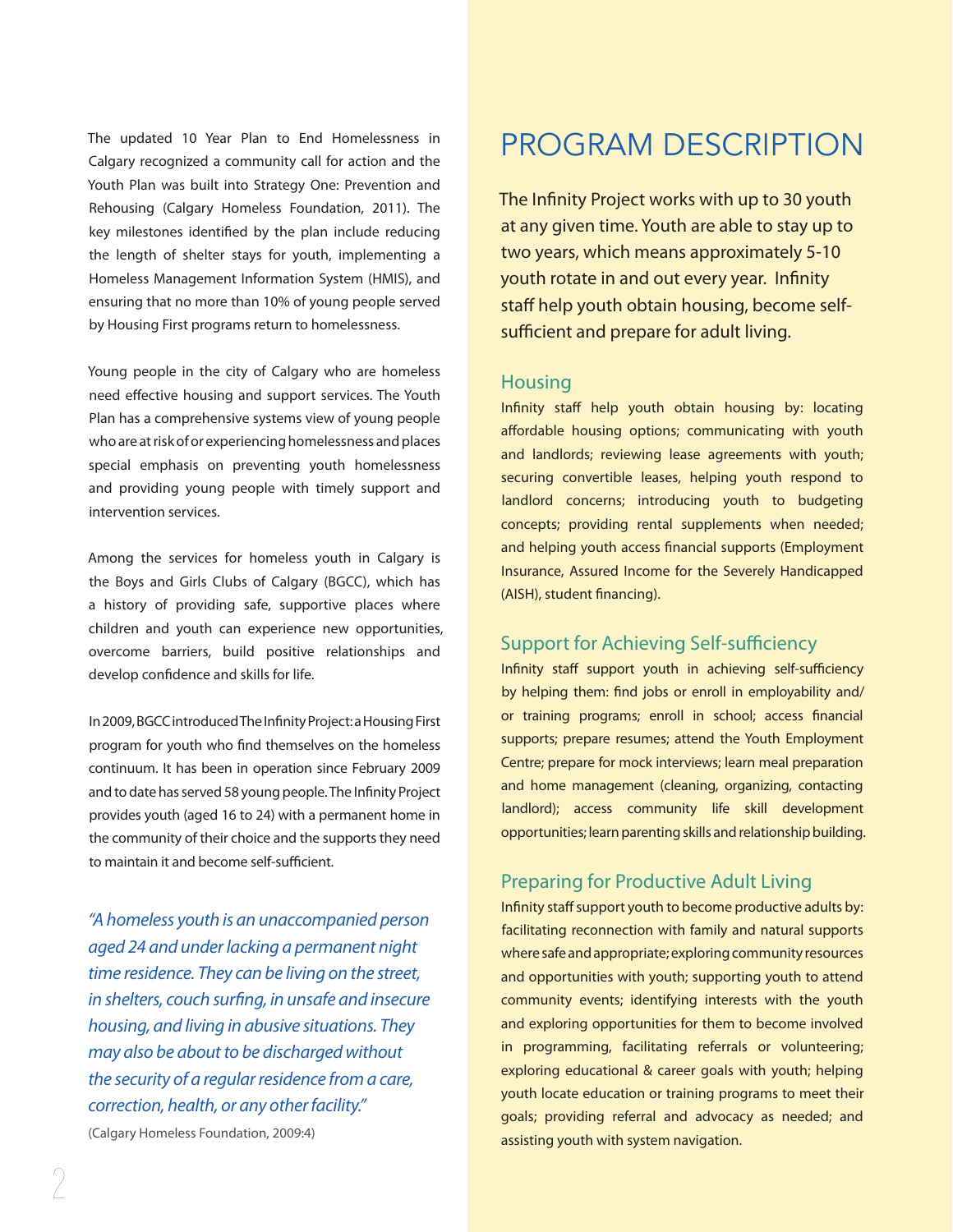# EVIDENCE OF EFFECTIVENESS

The Infinity Project has been collecting data on outcomes for all of its participants since the beginning of the program and has recently implemented a shared database that is used in the Calgary homelessness sector, the Homelessness Management Information System (HMIS). Staff also use the Outcomes Star as a service planning and outcome tracking tool. The following data has been collected to demonstrate Infinity's success in achieving its three main goals: housing retention, self-sufficiency and access to services to actively prepare youth for productive adult living.

### Housing Retention

Housing retention rates are based on all program participants from the beginning of the program up to October 2012.

Of those who had been in the program for one year as of October 2012 (n=48):

• 44 youth were known to be housed (two were unknown, two had lost contact)<sup>1</sup>

Of those who had been in the program for 2 years as of October 2012 (n=37):

• 32 were known to be housed (five were unknown)

### Stable Income (self-sufficiency)

Of youth who have been in the program 6 months or more:

• 63% of those over 18 and 87% of those under 18 have stable income either through employment, alternative funding, or education and/or employability programs.

It should be noted that although youth have stable and consistent income, it was found to be insufficient to cover monthly living expenses and these individuals still require substantial rental subsidies (BGCC, 2012).

### Access to Services

Of the youth served since April 2011 and who have been in the program 6 months or more, 100% have engaged in community activities and supports. Eighty-four percent of youth under 18 and 94% of youth over 18 reported that Infinity supported them in accessing community resources. In the last year [2011]:

• 50% of the youth accessed mental health and addictions supports in the community. Four of those youth attended a residential treatment program.

### Cost-Benefit Analysis

The Infinity Project's success can also be demonstrated financially. As part of the pilot project, the program engaged in a cost analysis exercise in order to demonstrate a decrease in the average cost of services per youth per day. The average cost per day for youth in their first month was \$143.94 and by six months, the cost had decreased to \$23.96 per day. In a report by Raising the Roof entitled *Youth Homelessness in Canada: The Road to Solutions*, the authors estimate that the daily cost to house youth in shelters is \$82 and \$250 in detention centers (Raising the Roof, 2009). In the first year of the Infinity Project, the average cost to help support an Infinity youth was \$38.81 per day.

<sup>1.</sup> Housing retention rates may be higher as youth may still be housed, but have lost contact with Infinity staff so their housing status is unknown.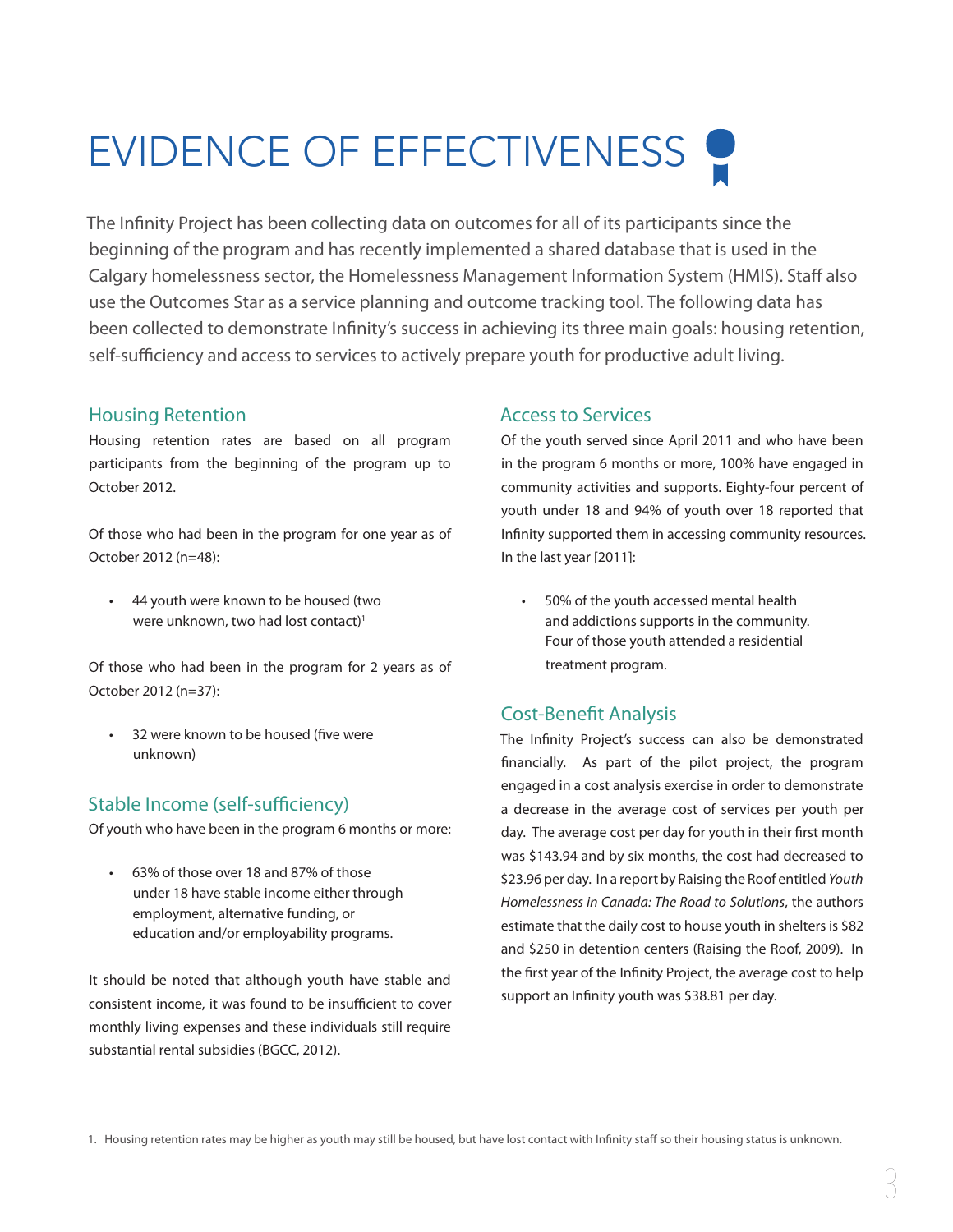# USER PERSPECTIVE



Tyler entered the Infinity Program after he had aged out of the child welfare system, and found himself facing homelessness. Tyler was involved with the child welfare system for most of his childhood and spent most of his teenage years accessing the youth shelter system. While Tyler was accessing the youth shelters he became entrenched in street life (i.e. gang violence, dealing drugs, and using drugs and alcohol on a regular basis). Tyler also became entrenched in the justice system and was in and out of youth and adult correctional facilities.

Tyler began his journey with Infinity in January of 2011. During the first months, Tyler struggled with addiction issues and was using drugs and alcohol heavily. During this time Tyler told staff that he would be sober before he left the Infinity program. Tyler celebrated six months of sobriety on April 6, 2012. Tyler has been able to maintain a stable home and has also been able to keep himself away from people or places that may trigger him to use, accessing the program and community resources to support him in building a healthy support network. Tyler says that he is no longer struggling with sobriety but finds it a natural way of life.

Additionally, Tyler has begun to address some of the barriers that have hindered his success in the past. Tyler has struggled with anxiety for a fairly long time and has started engaging with a psychologist to address this issue. Tyler has also started looking at some of the factors affecting his mental health and has faced the reality of his mental health with calamity and courage. Tyler has begun to think about long-term goals and is talking about his future and what he wants for himself. Tyler has just recently registered at Bow Valley College to go back to school and finish his high school diploma. Tyler plans to finish his high school education and go on to post-secondary education, where he plans to study to become a youth worker, and support youth who have found themselves dealing with similar issues that he has so valiantly overcome.

Infinity staff have regularly collected feedback from program participants via satisfaction surveys and focus groups. Participants are asked: What's one thing that's changed since entering the project? Responses have included:

"I am now connected with counseling thanks to the Infinity Project. What I like about this program is that staff encourages you to look for community resources with their support; staff do it with you not for you. I have gained independence from having to learn how to find resources and I now feel more confident in my ability."

"I feel like I am more aware of what is available in the city. I finally have a therapist and it's one that I really like. I am now aware of how to access the food bank when I need it. If I need to know about resources, staff is always willing to help me find them."

"I just need to get ahead financially. I am ready to live on my own because I have learned how to pay rent, maintain a job, get out of debt and the importance education has on my life."

"I am very happy to have people who are willing to help me as I am becoming independent. I know that I have medical issues that hold me back and I wouldn't be able to do it without support. I now know what it takes to live on your own and I am more aware of what I need to be doing."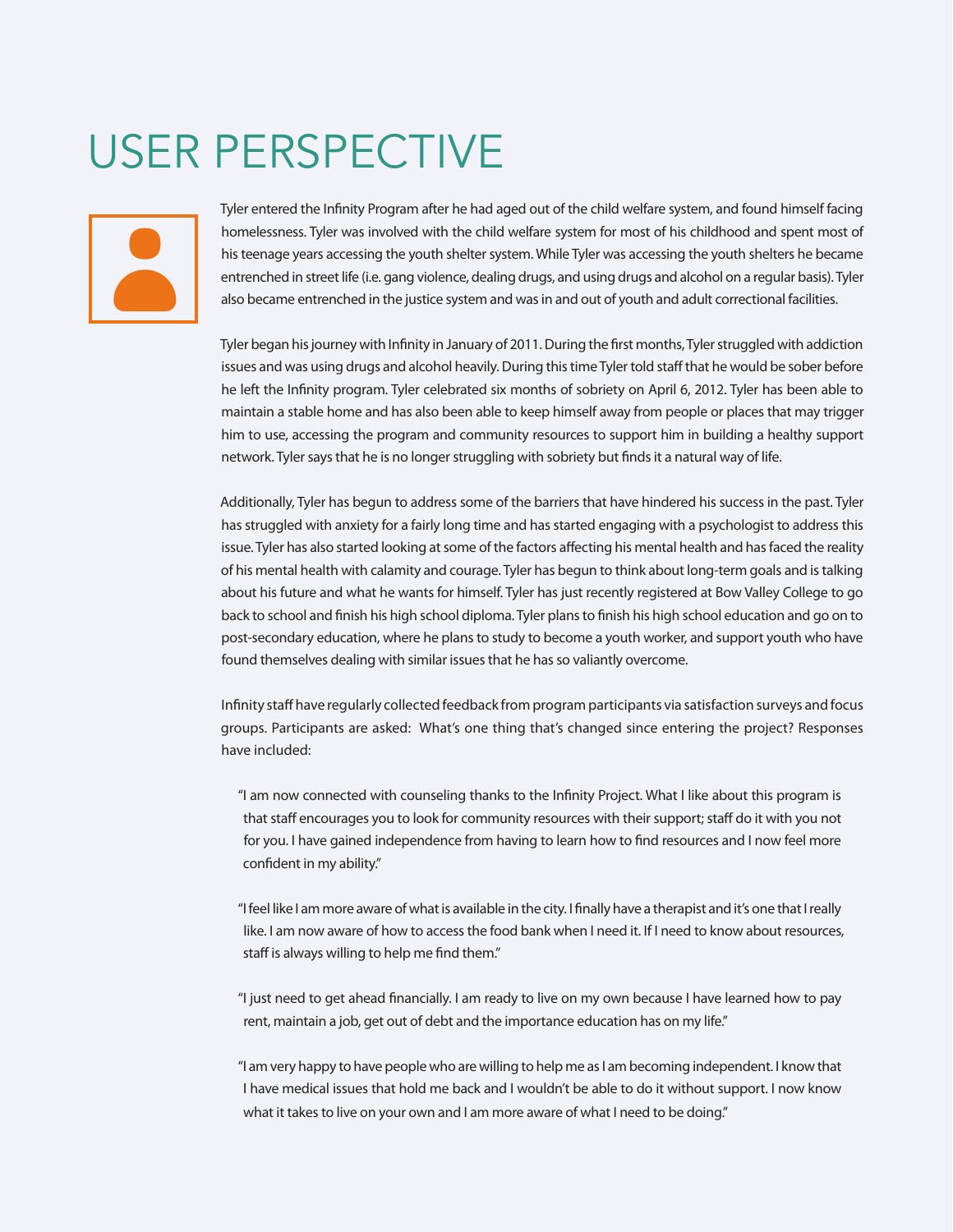# RESOURCES & ORGANIZATIONAL MODEL

## **Staffing**

The Infinity Project is but one program of the Boys and Girls Clubs of Calgary. Thus, while the project has dedicated staff, management of the project is done by staff whose role includes other BGCC projects.

## Managing Director of Youth Housing and Shelter

The Infinity Project is one of eight programs in the Managing Director's portfolio. The responsibilities of this role in relation to the Infinity Project include strategic planning, external advocacy, overseeing program development and maintaining a continuum in Calgary's overall system of care.

#### **Manager of Youth Housing**

With support and direction from the Managing Director of Youth Housing & Shelters, the Manager of Youth Housing is responsible for the development, management and oversight of operations of the Infinity Project (approximately one third of their total hours). The Manager of Youth Housing ensures that services are relevant to the needs of the participants and consistent with best practice research.

#### **Infinity Program Coordinator**

The Program Coordinator is a dedicated project staff and responsible for all aspects of the operation of the Infinity Project. The Coordinator must ensure that all aspects of the program model are effectively implemented and that the program is effectively integrated within the Boys and Girls Club of Calgary's continuum of programs.

#### **Housing Support Workers**

Four Housing Support Workers are dedicated to the project and each help 7-8 homeless youth find permanent housing. In this case management position, building relationships with the youth is essential as workers are responsible for identifying the appropriate amount of support required by each youth to help them remain housed and accomplish their other goals.

## **Partnerships**

The Calgary Homeless Foundation has developed a *system of care* in the homelessness sector in Calgary. Through the *system of care*, the Calgary Homeless Foundation has identified housing options, set definitions and benchmarks, and has orchestrated the implementation of the HMIS system. Next steps will be to monitor data, assess the system, and make improvements and fill gaps.

The BGCC also collaborates with the Youth Sector, a committee of vulnerable youth-serving agencies that seeks to better coordinate services, advocate as one voice, and build a continuum of housing and supports in a variety of areas. As a result, clients can access a variety of services through one organization, rather than having to go through multiple systems to access all of the supports needed. As a result of being part of this collaborative, as well as Calgary's system

of care, the Infinity Project staff can access and refer young people to a range of services throughout the city.

Infinity staff report that this connectedness lessens the need for formal partnerships. They do however work closely with several organizations, most notably housing providers and their parent organization, the Boys and Girls Club of Calgary (BGCC).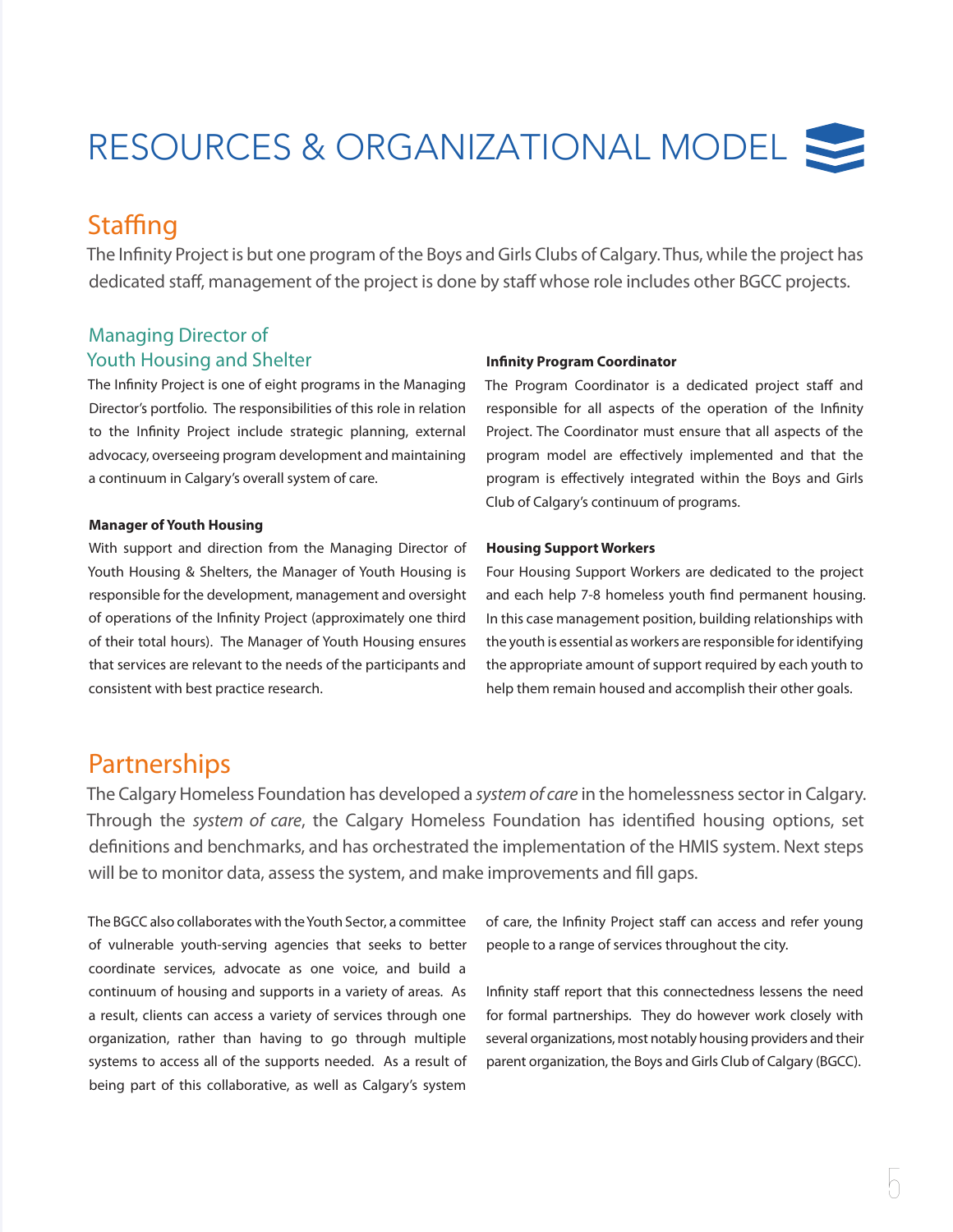#### **Alex Youth Health Centre (YHC)**

The Infinity Programs's closest partner is the Alex Youth Health Centre, which provides health and wellness supports for homeless youth.

#### **Boys and Girls Club of Calgary (BGCC)**

The Infinity Project is a program of BGCC. They have benefitted from this partnership by having close connections with a variety of BGCC's programs. For example, Infinity staff have found that alternative education and life skills programs that offer financial support are extremely successful in engaging youth and helping them gain financial stability. Staff work closely with all of BGCC's programs to ensure that eligible youth are benefiting from these services.

#### **The BGCC Treehouse**

The BGCC Treehouse building is also available as affordable housing for youth from Infinity's Housing programs.

#### **Housing Providers**

Relationships with landlords are crucial to ensuring that young people can access housing. Infinity staff invest in relationships with landlords from all types of housing options. For example, agreements with Arlington Realty and Swordsman Properties ensure that a certain number of units are rented exclusively to Infinity participants. Infinity guarantees that the rent will be paid. This relationship has been particularly helpful in ensuring that youth under 18 have access to safe and affordable housing options where they may be able to sign their own leases, take ownership over their homes and practice important life skills.

## Cost/Funding

The Infinity Project is fully funded by the Calgary Homeless Foundation. The total annual budget for the April 2012 to March 2013 fiscal year is \$608,221.00. The project serves 30 youth at a time and anticipates serving 37 unique clients this year.

# KEY MESSAGES



# "CHOICE"AND"VOICE"IN ONE'S LIFE IS ESSENTIAL

The guiding mission of the Infinity Project is based on a literature review of best practices for transitional youth services. The University of Victoria identified key factors that contribute to the effectiveness of supportive housing services for youth, and what helps keep them housed. The research revealed the critical importance of choice in young people's lives. Choice empowers youth and provides the conditions to make them happier and better able to address their other needs. Young people need to be able to choose the neighbourhood they live in so that they can access other services including education and employment, and be close to family. Choice also gives youth the opportunity to make mistakes and to learn from them. Giving young people a choice also enables them to learn that their ideas have to be self-generated, rather than a response to the presence of a caregiver or enforcer (Collaborative Community Health Research Centre, 2002). As a result, young people will be more selfsufficient and able to help themselves.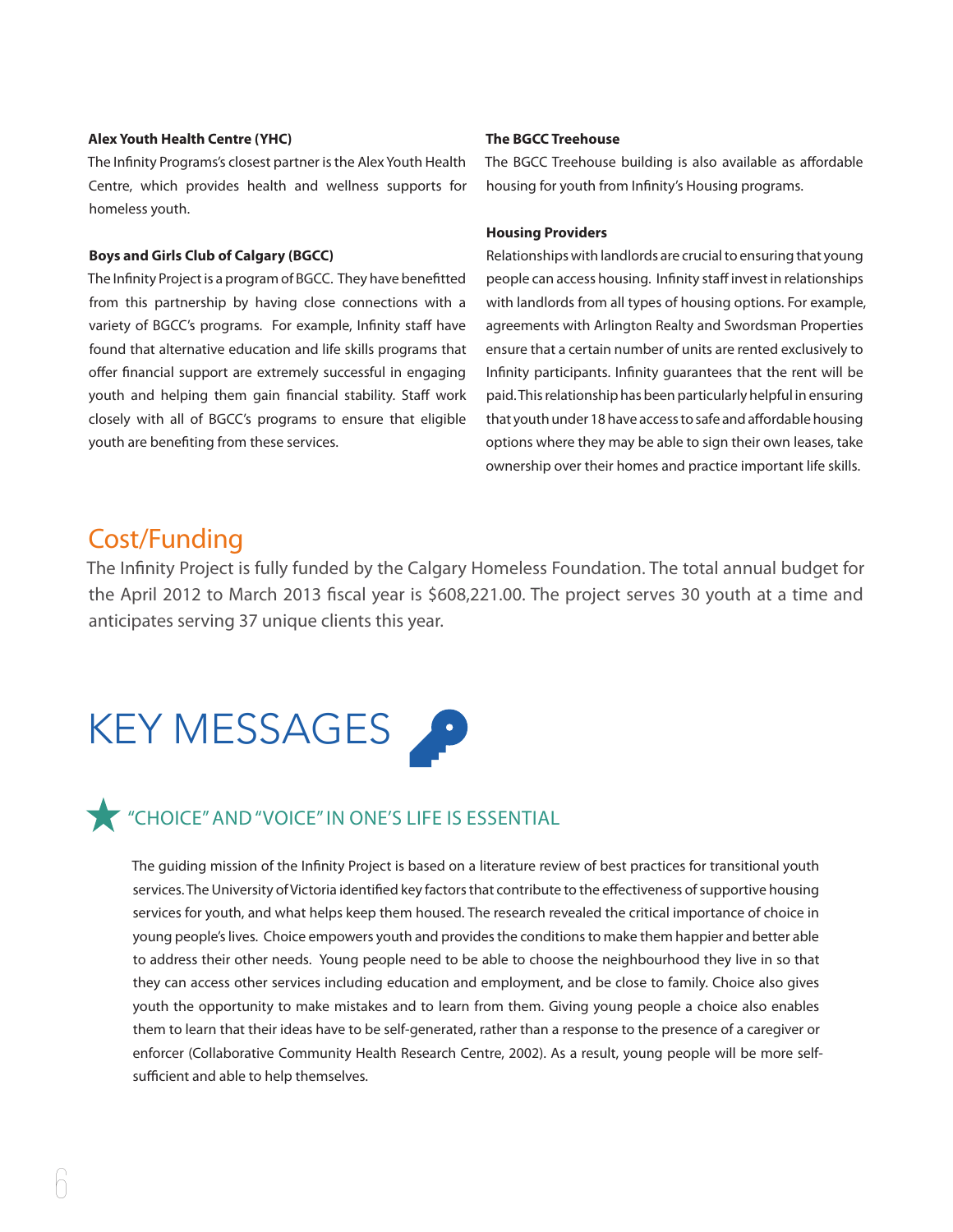## NEED FOR ADEQUATE SUPPLY OF AFFORDABLE HOUSING

Housing is a human right, and although Calgary City Council has recently approved plans to increase the housing stock, there is still a lack of safe and affordable housing in Calgary. Youth face additional barriers to accessing housing because many landlords are hesitant to rent to youth, especially those under the age of 18. Not having a home makes it difficult for youth to attend school and maintain a job. Affordable housing and/or adequate income supports for students who have experienced homelessness would be beneficial in ending homelessness in Calgary. Infinity staff have been able to develop positive ongoing relationships with housing providers who have agreed to rent to a number of the projects' under 18 youth.

## NEED FOR INTENSIVE CASE MANAGEMENT AND LONG-TERM SUPPORT

Connections with friends, family, and other social supports are important for everyone's health and wellbeing. Many homeless youth lack these positive relationships. In addition, the earlier they leave home, the fewer opportunities young people have to develop the skills necessary to be self-sufficient, and the longer they may need to practice the skills necessary to become self-sufficient adults. Indeed, Infinity staff found that youth under 18 require more intensive advocacy, as well as assistance with education and employment, system and benefit navigation, and health and wellness training. They also require extra financial assistance, including longer and additional rental and living subsidies.

An increasing number of youth are also struggling with mental health and addiction problems, requiring intensive case management and ongoing support to help them become self-sufficient and avoid a return to homelessness. However there is a lack of appropriate treatment options and housing with intensive supports that can respond to complex mental health needs. Staff continue to advocate for housing and support options for youth struggling with mental health and recognize the importance of early assessment and intervention.

Infinity has implemented the Calgary Homeless Foundation's Case Management Standards and successfully completed the international accreditation through the Commission on Accreditation of Rehabilitation Facilities(CARF).

7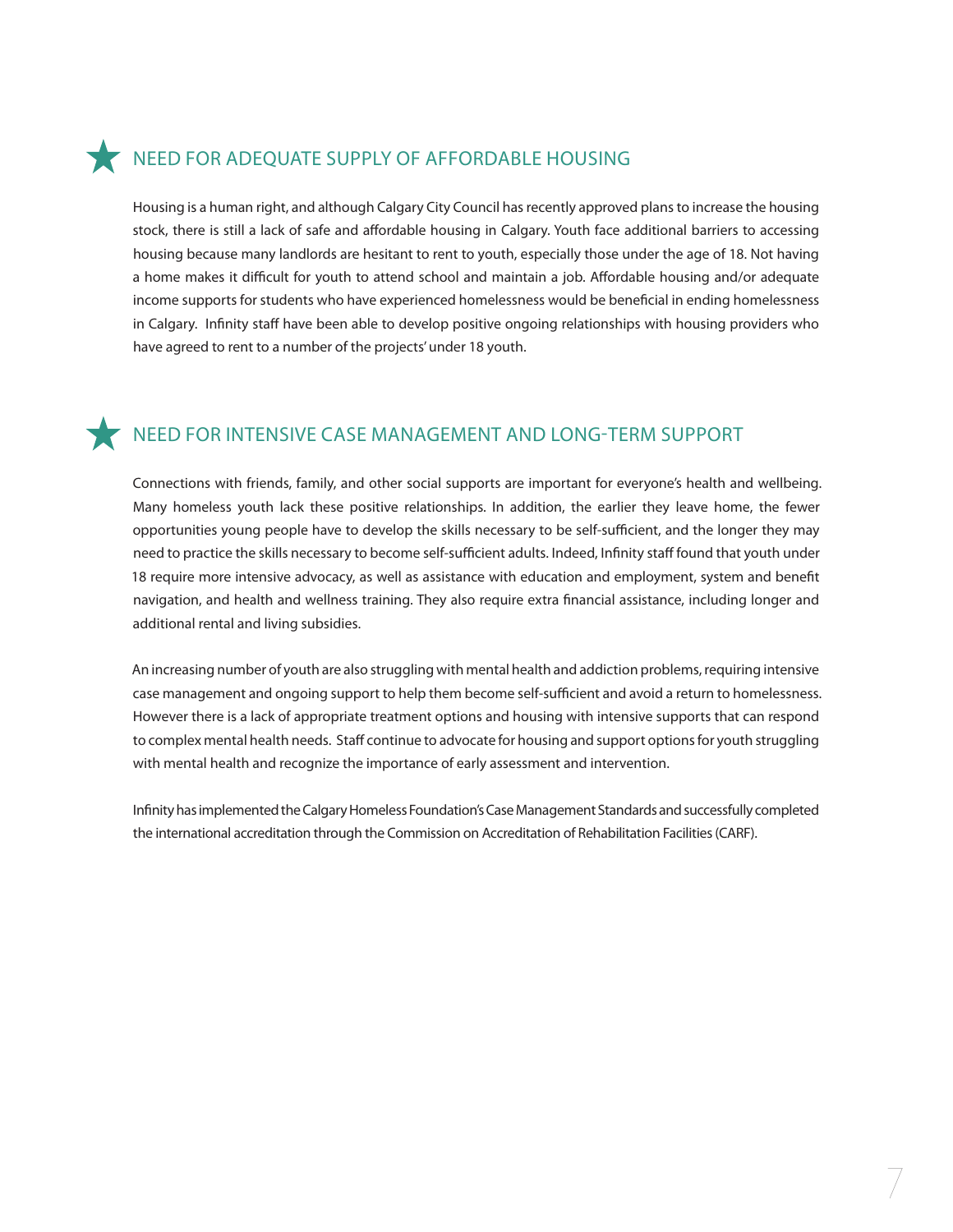## REDUCE BARRIERS TO EDUCATION, TRAINING, EMPLOYMENT, FINANCIAL SUPPORTS AND SKILL DEVELOPMENT OPPORTUNITIES

A number of barriers prevent young people from accessing opportunities that would help them get off the streets. Some youth struggle to maintain employment, and are likely to experience periods of unemployment, often because of a lack of communication and conflict resolution skills. These youth also have fewer opportunities to develop skill sets that will lead to sustainable employment. Infinity has been able to refer participants to a variety of programs that address the vast range of young people's complex needs.

Lack of adequate employment options that pay a living wage, has been a significant challenge for the Infinity Project. The youth are only qualified for minimum wage employment opportunities due to their lack of experience, age, and skill level. This creates challenges in completing educational goals, as youth struggle to meet their financial obligations. Staff have identified that minimum wage is substantially less than living wage. Higher and longer term subsidies for rent and living expenses are required for this population.

Additionally, student financing is dependent on a minimum of 20 hours of weekly classroom attendance, as well as passing grades. Unfortunately, the youth face many challenges that prevent them from fully participating in educational opportunities. Often in this situation the focus is on what the youth are not doing, rather than addressing the barriers that prevent them from attending or completing school. An inability to meet these requirements can result in immediate termination of funding. The other challenge here is that access to this funding can take months due to backlogs in the system. Additional advocacy and leniency in funding requirements would be beneficial for this demographic of previously homeless youth.

## SMALL CASELOADS

Maintaining small caseloads in recognition of the developmental stages of youth has been beneficial in stabilizing and maintaining housing, as well as working towards goal planning. Small staff to client ratio (currently 7 or 8 participants to one case worker) ensures that youth are supported in both the development of life skills and in accessing resources and services that will allow them to transition successfully into adulthood. Ideally caseloads are even smaller (5 or 6), if funding permits. This is especially crucial for staff that have a full caseload of clients with the highest acuity needs as a result of chronic homelessness, mental health, addictions, criminal involvement, etc.